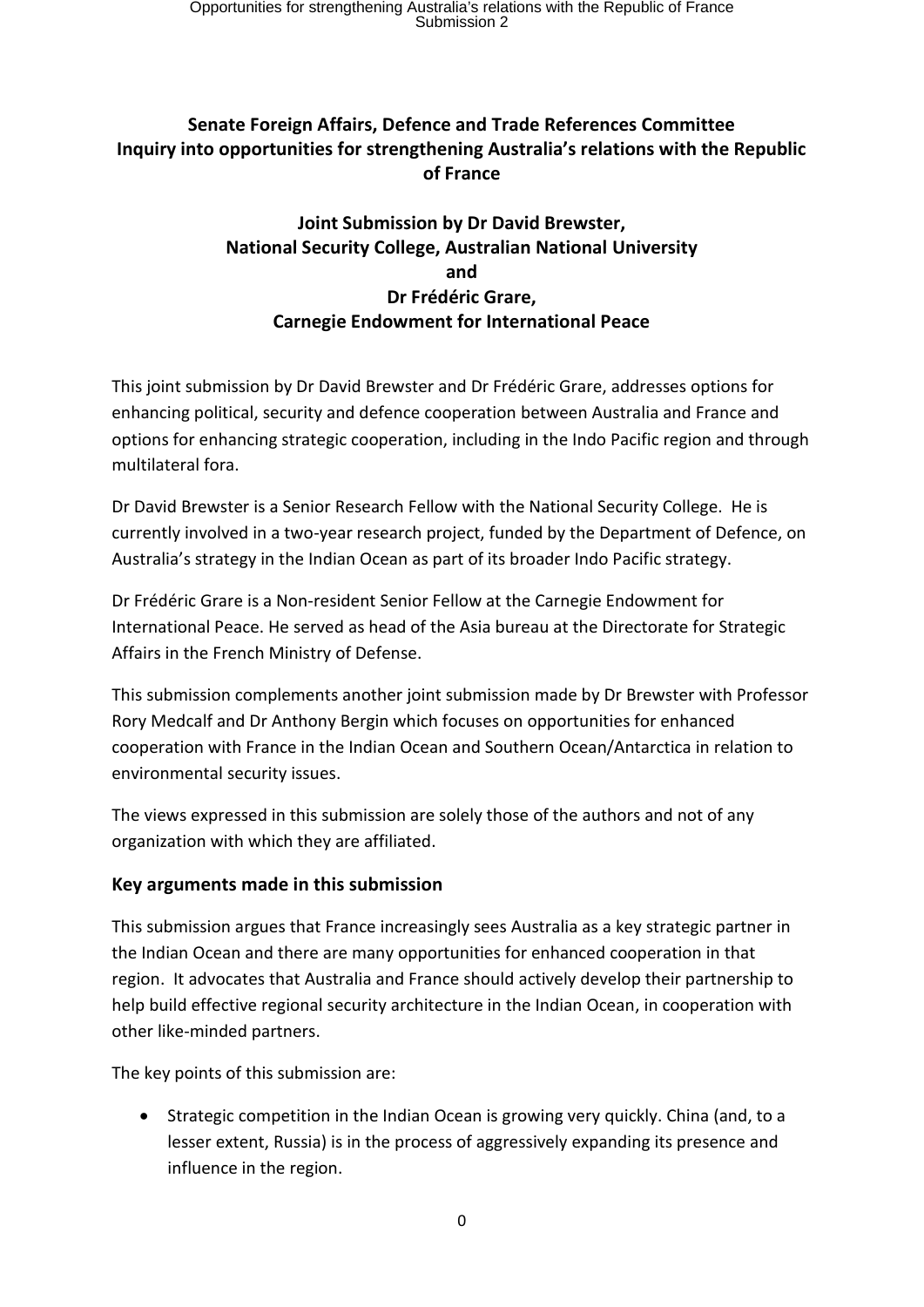- In response, Australia's strategic partners, including the United States, India, France and Japan, are becoming increasingly active across the Indian Ocean.
- France increasingly sees Australia as a key strategic partner in the Indian Ocean and there are many opportunities for enhanced cooperation in that region.
- Australia should work with France in building the region's strategic architecture, including through groupings such as the Indian Ocean Navy Symposium (IONS), the Indian Ocean Rim Association (IORA) and the Indian Ocean Commission (IOC).
- Australia and France should look for opportunities to work together in the scientific field as part of the contest for influence in the region.
- Australia should also promote trilateral cooperation with France and India in the Indian Ocean.

### **Recommendations**

We make the following recommendations for enhancing political, security, defence and strategic cooperation between Australia and France:

- 1. Australia should move beyond a simple geographic definition of the Indo Pacific to work with its strategic partners in responding to strategic instability where it occurs throughout the Indian Ocean.
- 2. Australia should continue to work with France in developing the Indian Ocean Navy Symposium (IONS) as an effective network among regional navies.
- 3. Australia should actively support France's application for membership of the Indian Ocean Rim Association (IORA) as a like-minded partner with similar interests in making that grouping more effective.
- 4. Australia should seek observer status with the Indian Ocean Commission (IOC).
- 5. Australia and France should coordinate their capacity building efforts in Indian Ocean maritime security. Transnational security threats, including environmental security threats, should be a key focus
- 6. Australia and France should continue to work towards building a trilateral comprehensive security partnership with India as a long-term objective.
- 7. Australia and France should expand scientific cooperation in the Indian Ocean region. Such cooperation would be both sustainably useful for the populations of the Indian Ocean littoral but, in the present battle of Covid19 pandemic narrative, could also help build up an effective counter-narrative to China's propaganda in the region.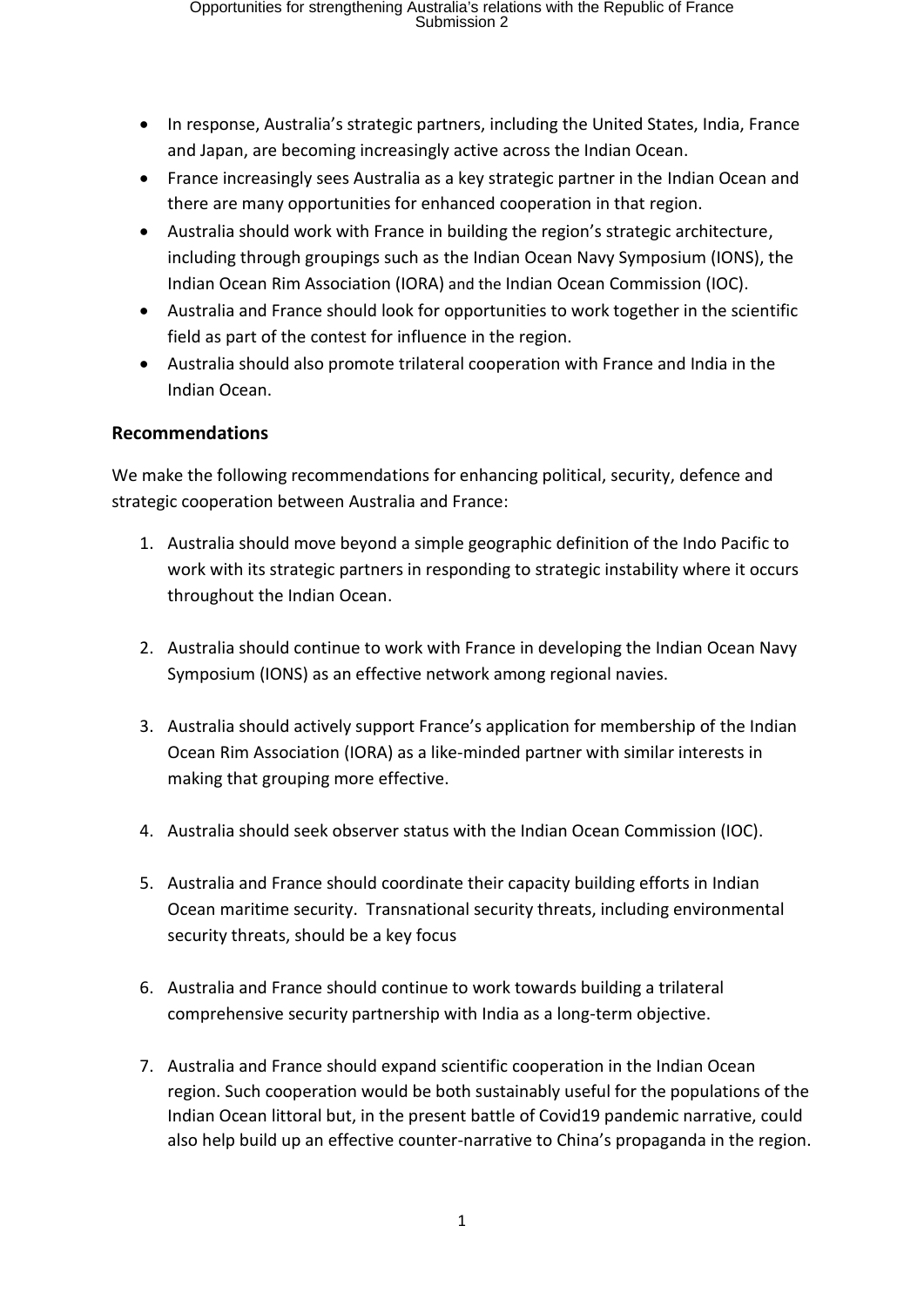#### **Submission**

### *Growing strategic competition and instability in the Indian Ocean*

Australia is a major Indian Ocean state. It has by far the longest coastline and by far the largest area of maritime jurisdiction of any country in the region. In one way or another, Australia relies on the Indian Ocean for much of its wealth. But despite the magnitude of its economic and strategic interests, Australia tends to see itself as an Indian Ocean state only in a secondary sense.

For more than a century, Australia's engagement with the Indian Ocean has taken place in the context of the military predominance of its great-power allies, which allowed it to pay relatively limited attention to the regional strategic environment. However, after several decades of US military predominance, the Indian Ocean is now becoming a much more contested strategic space, driven by the relative decline in US predominance, the emergence of India as a major power, and China's growing economic and military presence.

In particular, China's Belt and Road Initiative (BRI) has the potential to fundamentally alter the strategic dynamics of the region by effectively transforming China from a power with a small Indian Ocean presence into a fully resident power. Australia's understandable concerns regarding China's influence operations in the Pacific islands have diverted its attention from similar contests that are occurring among Indian Ocean states.

For some years China has been active in and around South Asia, in expanding its roles in countries such as Pakistan and Myanmar and the island states of Sri Lanka and Maldives. This has been the cause of considerable political instability in Sri Lanka and Maldives. In recent years, China has also become very active along the eastern seaboard of Africa and among the islands of the western Indian Ocean. As in the Pacific, these contests for influence underpin Beijing's efforts to gain control resources (marine, energy, mineral and agricultural) and access to military facilities in that region. Two examples provide an indication of these efforts.

In Tanzania, China signed agreements to build East Africa's largest deep-water port at Bagamayo at a cost of US\$10 billion. Among other things, the project would have given China control over the port for 99 years, left the Tanzanian government deeply indebted and would have prohibited Tanzania from constructing any other ports along its Indian Ocean coast. Analysts feared that Bagamayo port would soon be made available for use by the Chinese navy as a valuable outpost in East Africa. In 2019, Tanzanian President John Magufuli called for major revisions to the deal, stating that the conditions of the project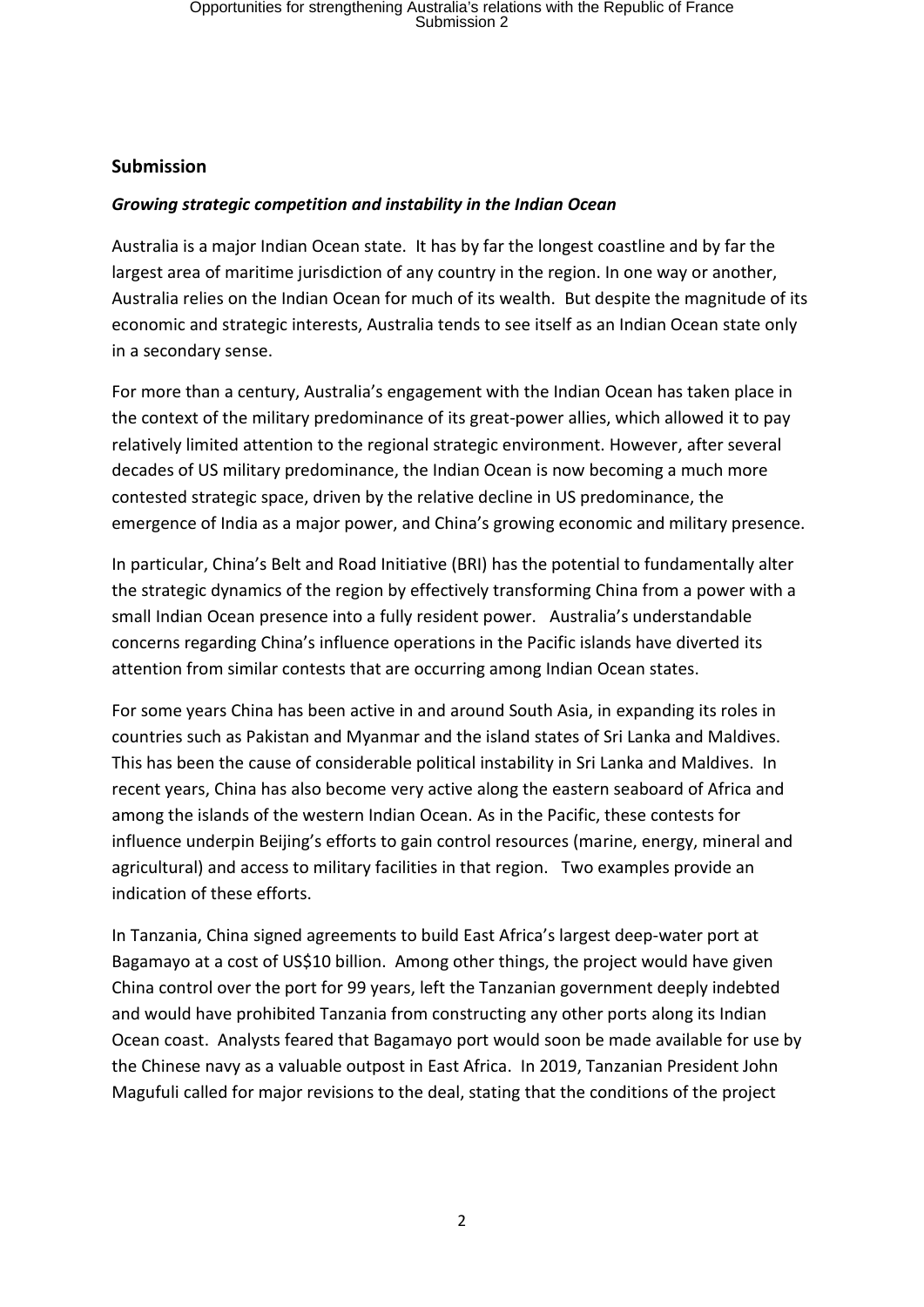were "tough conditions that can only be accepted by mad people." <sup>1</sup> The Tanzanian Government recently cancelled the project after China refused to renegotiate the terms.

In Madagascar, a Chinese consortium was granted fishing rights for 10 years in relation to the country's entire EEZ. The deal was made in December 2018, days prior to the resignation of Madagascar President Hery Rajaonarimampianina, and there can be little doubt that the arrangement would have involved corrupt payments. According to reports, the arrangement would have allowed the Chinese company to deploy up to 330 fishing vessels in Madagascan waters. Given Madagascar's past experience with bottom trawling by Chinese fishing boats, where fishing nets are used to catch fish indiscriminately while also destroying life on the sea bed, this would have had a significant adverse long-term effect on Madagascar's marine environment. Following an international outcry, the deal was later cancelled by Madagascar's current president.

It is not just China. Russia is also becoming increasingly active in the western Indian Ocean, including in attempts to interfere in Madagascan political life. $<sup>2</sup>$  Indeed, there are also</sup> worrying signs of growing strategic cooperation between Russia and China in the western Indian Ocean that could presage a new regional axis between them. This has included trilateral China-Russia-South Africa naval exercises off Cape Town in November 2019 and trilateral China-Russia-Iran naval exercises in the Gulf of Oman in December 2019. There is a risk that Sino-Russian cooperation could be expanded into coordination in influence operations against weak and vulnerable states in the region or potentially even in the sharing of logistical facilities for military purposes.

#### *Responses of Australia's strategic partners*

Australia's key strategic partners in the Indian Ocean, the United States, India, France and Japan are now stepping up their activities in the Indian Ocean in response to these developments as part of their Indo Pacific strategies.

Although Australia has officially adopted a somewhat narrow geographical definition of the Indo-Pacific region,<sup>3</sup> Australia's partners in the Indian Ocean now see the Indo Pacific as extending to the coast of Africa and including the Arabian Sea.

<sup>&</sup>lt;sup>1</sup> Dipanian Roy Chaudhury, "Tanzania President terms China's BRI port project exploitative" *Economic Times,* 6 July 2020.

<sup>&</sup>lt;sup>2</sup> Michael Schwirtz and Gaelle Borgia, "How Russia Meddles Abroad for Profit: Cash, Trolls and a Cult Leader" *The New York Times,* 11 November 2019.

<sup>&</sup>lt;sup>3</sup> Australia's [2017 Foreign Policy White Paper](https://www.fpwhitepaper.gov.au/) defines the Indo–Pacific as 'the region ranging from the eastern Indian Ocean to the Pacific Ocean connected by Southeast Asia, including India, North Asia and the United States'. *2017 Foreign Policy White Paper*, page 1.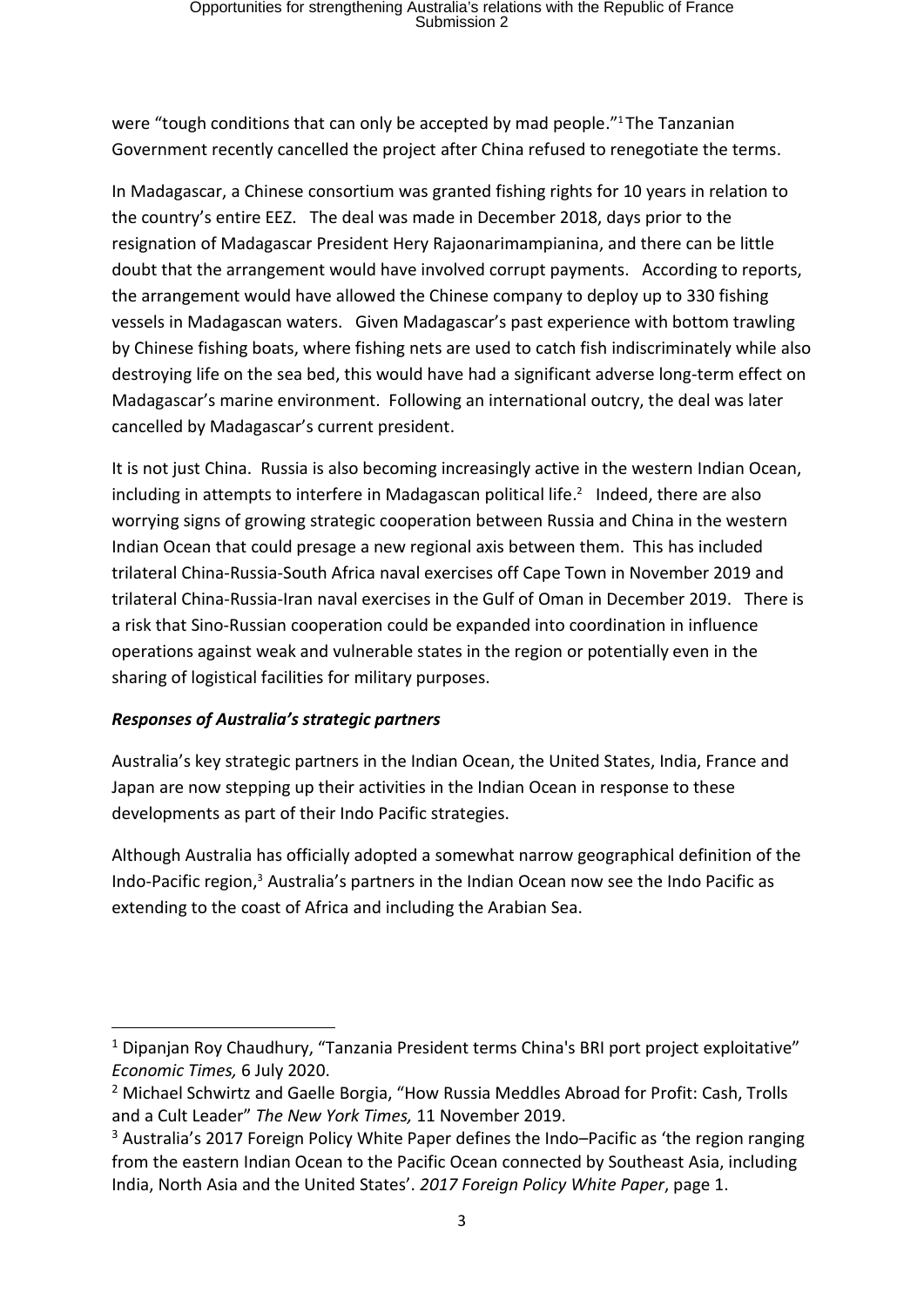Not surprisingly, India places significance on Indo Pacific cooperation in the western Indian Ocean. Indian Foreign Minister S. Jaishankar recently articulated the importance of an [extended vision of the Indo Pacific](https://timesofindia.indiatimes.com/india/india-expands-indo-pacific-policy/articleshow/72644806.cms) to include the space up to the coasts of Africa<sup>4</sup>

Policy makers in Washington are also beginning to extend their Indo Pacific strategy into western side of the Indian Ocean. The US National Defense Authorization Act for 2020 prescribes expanded US-India military cooperation in a new area that it calls the 'Western Indian Ocean' (ie. the western side of the Indian Ocean and the Arabian Sea, but not the Persian Gulf). This space is within the current areas of responsibility of three US Combatant Commands - USINDOPACOM, USCENTCOM and USAFRICOM. The practical effect of this mandate is to signal the *de facto* extension of Washington's conception of the Indo Pacific to the east coast of Africa.

France and Japan, Australia's other key Indian Ocean partners, are now upping the level of their diplomatic, political and security engagement across the entire Indian Ocean.

## *France's perspectives on Australia in the Indian Ocean*

France increasingly sees Australia as a key strategic partner in the Indian Ocean. France sees Australia as a like-minded country and one of the very few regional states that are capable of contributing substantively to the stability of the region. Australia is also viewed in Paris as a country that sees stability through the same prism and effective multilateralism as the way to ensure it. France sees Australia as playing a key role in advancing regional institutions and intends to partner with it in order to make them more effective in the future.

The French perspective on Australia's role in the Indian Ocean was in many ways reflected in the May 2018 vision statement of Prime Minister Turnbull and French President Emmanuel Macron, made during the latter's visit to Australia. There the leaders committed to:

- strengthening the Indian Ocean region's architecture and enhancing regional collaboration on shared security and other challenges.
- cooperating closely and with like-minded partners to bolster regional maritime security.
- involving other strategic partners more broadly in the growing cooperation between France and Australia, including through trilateral and other high-level dialogues.

These points are useful in understanding areas the strategic convergence between the two countries and defining their ambitions and approach.

<sup>4</sup> Indrani Bagchi, "India expands Indo-Pacific policy" *The Times of India,* 15 December 2019.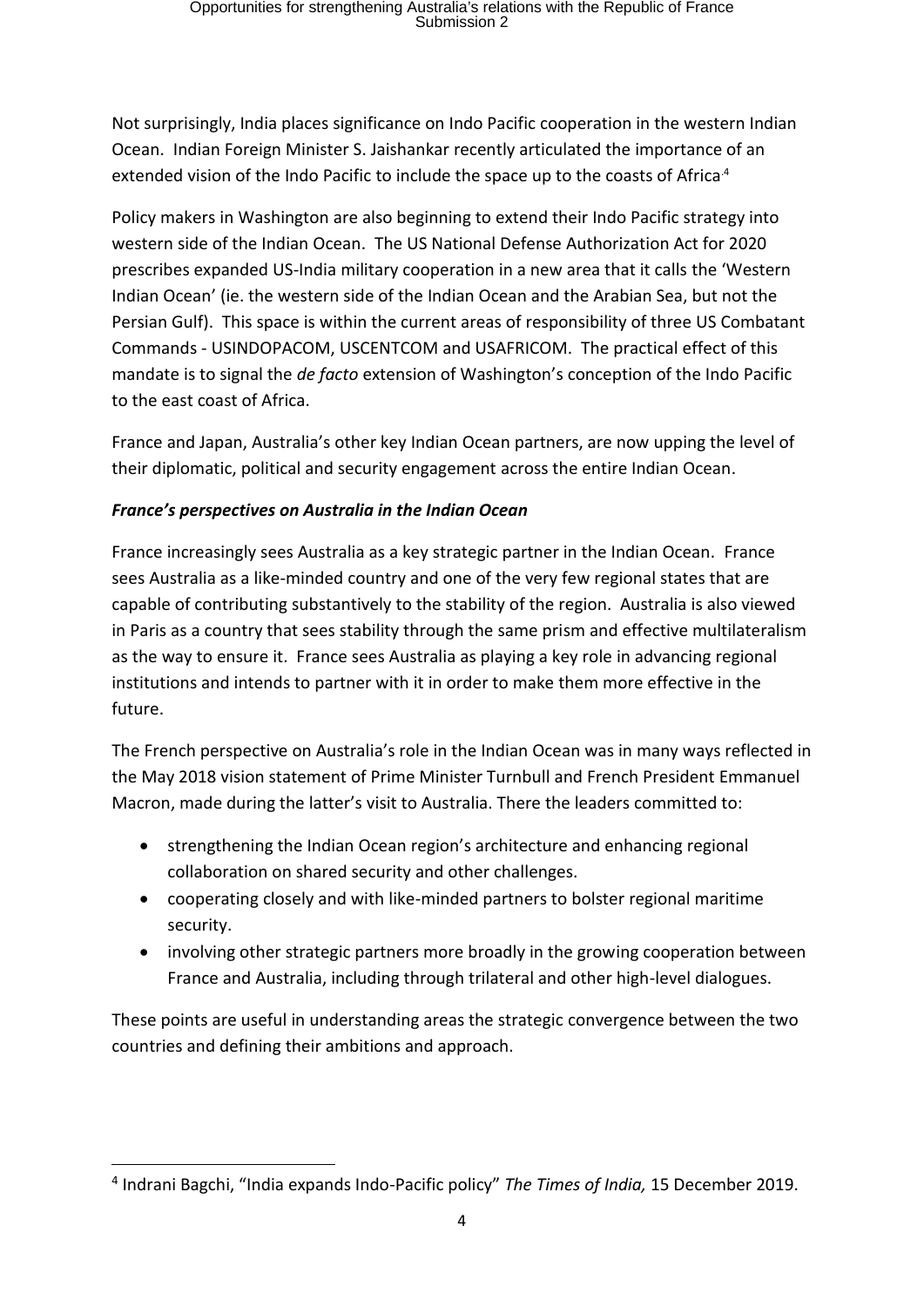## *Building the region's strategic architecture*

The security architecture of the Indian Ocean region remains to be built, and France expects a partnership with Australia to help achieve this objective. Historically, trans-regional cooperation in the Indian Ocean has been very weak. However, in recent years the Indian Ocean has been witnessing the emergence of a series of cooperation networks which are now helping to tighten control of the Indian Ocean.

Probably the most effective trans-regional grouping is the Indian Ocean Naval Symposium (IONS), which brings together the region's navies for relatively informal networking and collaboration. The Royal Australian Navy was the chair of IONS in 2016-18, when it put considerable efforts into further developing the grouping as a valuable tool for outreach across the region.

The French Navy will be taking the chair of IONS this year as part of its push to further strengthen the grouping. France will be hosting a meeting of naval chiefs from throughout the region and elsewhere (originally scheduled for June 2020, but now postponed). The overall objective of the French presidency of the IONS is to contribute to its greater operationalization, with a particular emphasis on HADR – a major collective exercise should be organized in 2021 - and the fight against illicit traffic.

It was hoped that the IONS meeting in Reunion will also include a visit by a German naval frigate, *Hamburg,* which will also visit Australia as part of Germany's enhanced presence in the Indo Pacific.<sup>5</sup> This underscores the important role of France in encouraging its European partners to play a greater role in this region.

The Indian Ocean Rim Association (IORA), the region's main political grouping, remains a work in progress and requires some internal restructuring before it can meet its potential to become an effective regional organisation. Australia needs to continue its engagement with that organisation, while keeping our expectations limited. For historical reasons, despite its territorial presence in the Indian Ocean, France is not a member of IORA. Australia should therefore continue to actively support France's application for membership of IORA as a like-minded partner with similar interests in making that grouping more effective.

There is another regional organisation, much smaller and more focused in scope, that is worth noting. The Indian Ocean Commission (IOC) is a group of island states in the western Indian Ocean (including French Reunion, Mauritius, Madagascar, Comoros and Seychelles) that has been relatively effective in recent years in developing a voice for relatively small and weak island states. Two other Indian Ocean islands, Sri Lanka and Maldives, have also given consideration to joining the IOC as observers.

<sup>5</sup> Dylan Nicholson, 'German frigate Hamburg to visit Indian Ocean and Australia' *Defence Connect,* 17 March 2020.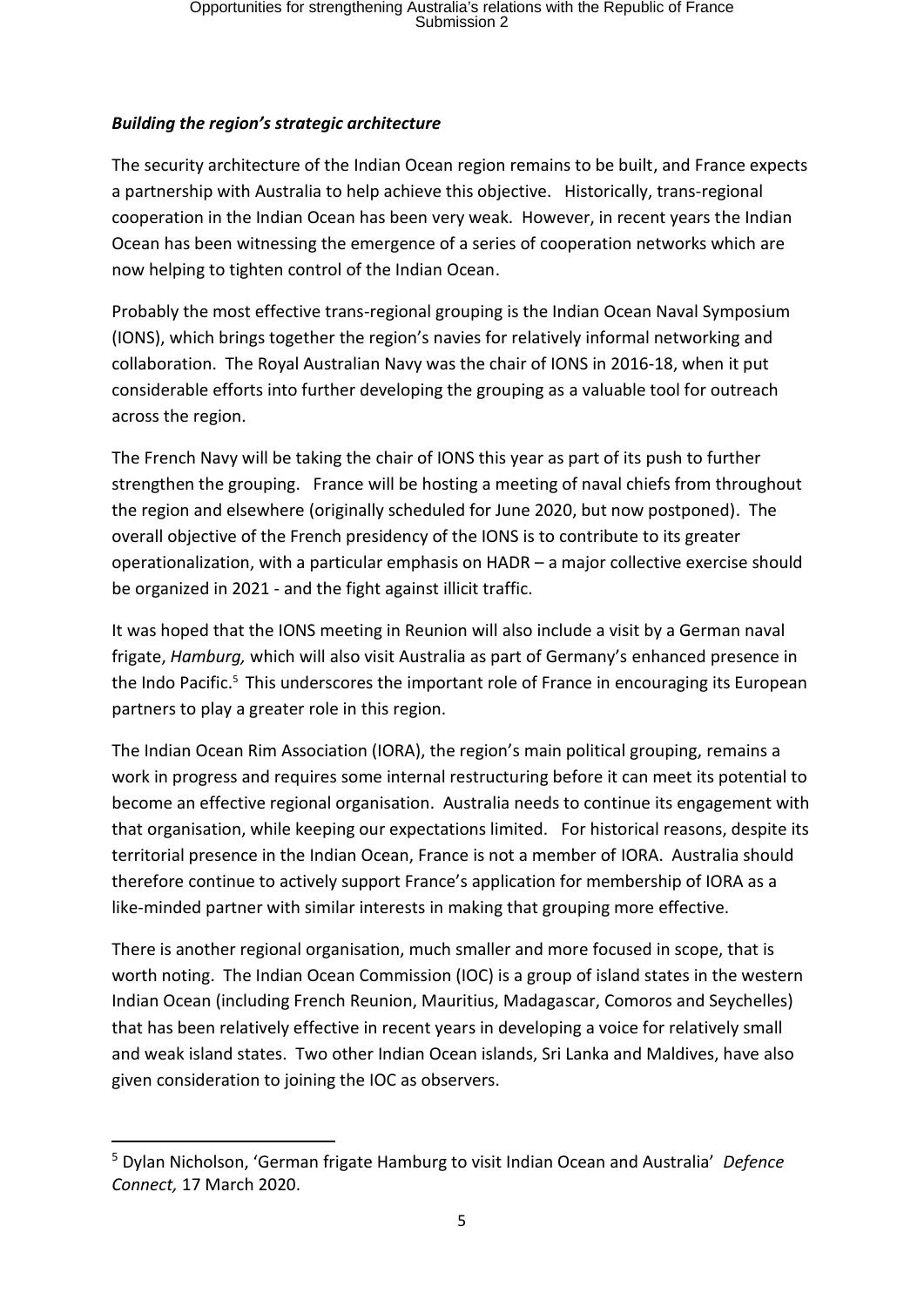With the assistance of France and funding from the European Union, the IOC has facilitated maritime security capacity building among its members. There have also been calls to transform the IOC into an "Indian Ocean Community" with the objective of enhancing intraregional economic integration.<sup>6</sup> In recent times China has joined the IOC as an observer, as well as India in March 2020. Russia has also indicated a desire to join as an observer.

It is our submission that Australia should consider joining the IOC as an observer. The IOC (and France) would welcome Australia's presence. It would be an opportunity for Australia and France to work closely with India in balancing the role of China. This could be achieved at minimal cost to Australia. In addition to political and diplomatic support for the IOC, Australia could also provide training, technical or policy development expertise at relatively modest cost. The island state members of the IOC look to Australia as a benign partner, meaning that a little bit of help can go a long way in securing influence.

### *Cooperation to bolster regional maritime security*

Cooperation in maritime security must also extend well beyond traditional threats. Although this submission has focused on strategic competition, that is not the only source of threats in the Indian Ocean. The Indian Ocean is also subject to a wide range of transnational security threats, including piracy, illegal fishing and people smuggling. This is being exacerbated by a range of environmental threats.

This has also changed the terms of coalition building in the Indian Ocean. This allows for more inclusive coalitions of a less confrontational nature but which also provide options with real strategic value.

The potential for enhanced Australia-France cooperation in combating environmental security threats was the subject of the recent Australia-France Risk Mapping Project described in this report: [https://www.sadf.eu/wp-content/uploads/2019/06/Environmental](https://www.sadf.eu/wp-content/uploads/2019/06/Environmental-security-in-Eastern-Indian-Ocean-1.pdf)[security-in-Eastern-Indian-Ocean-1.pdf.](https://www.sadf.eu/wp-content/uploads/2019/06/Environmental-security-in-Eastern-Indian-Ocean-1.pdf) The results of that project are discussed in greater detail in the submission by the National Security College to this Committee.

# *Working with other strategic partners including through trilateral and other high-level dialogues*

One consequence of the growing multipolarity of the Indian Ocean is that security engagement in the Indian Ocean will increasingly rely on so-called 'minilateral' arrangements with selected partners.

<sup>&</sup>lt;sup>6</sup> Government of Mauritius, "The IOC needs to be strengthened to pave the new history of the Indian Ocean region, says Minister Bodha" 7 August 2019.

http://www.govmu.org/English/News/Pages/The-IOC-needs-to-be-strengthened-to-pavethe-new-history-of-the-Indian-Ocean-region,-says-Minister-Bodha.aspx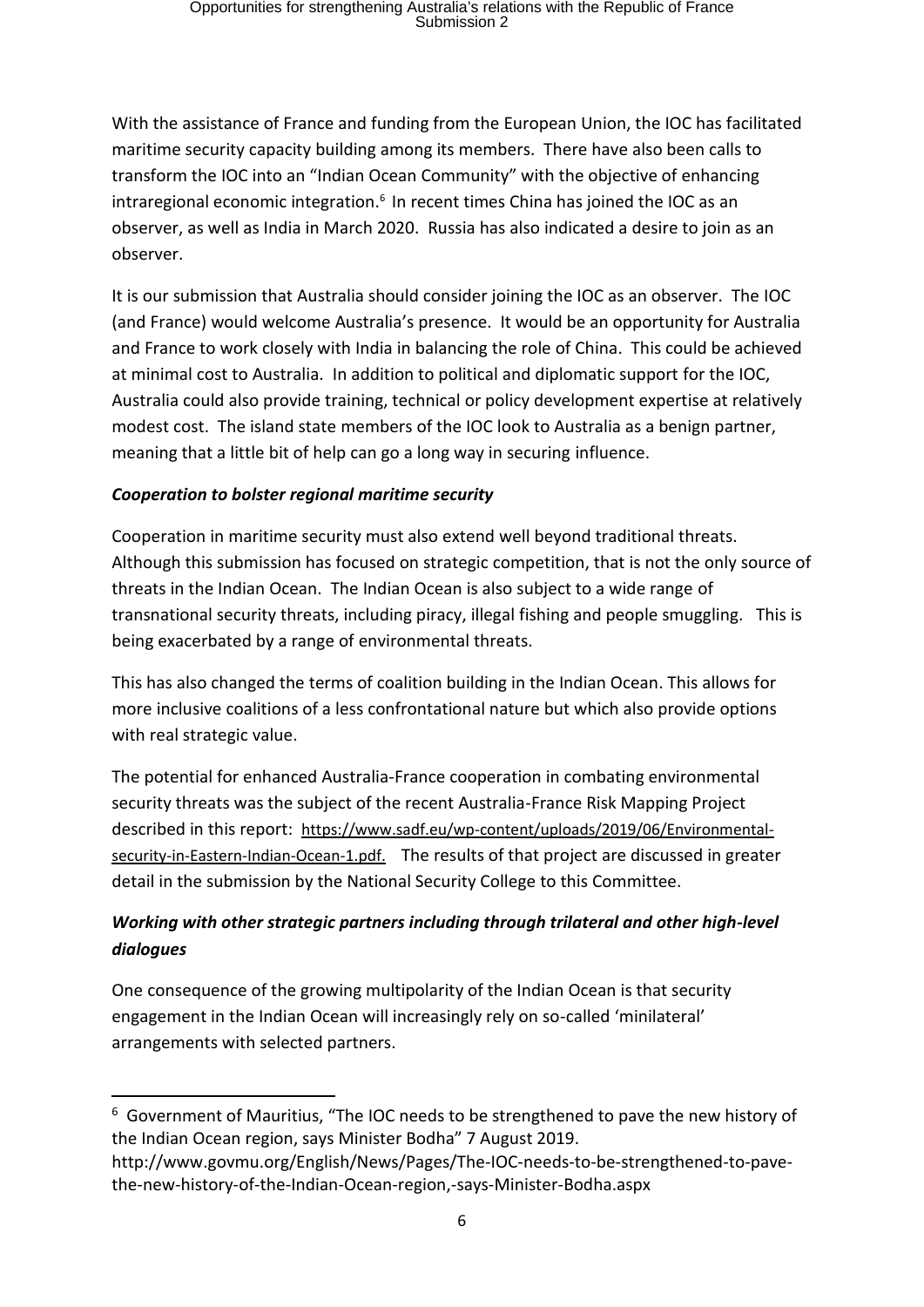Developments in the Indo-Pacific strategic environment are spurring new and more complex strategic geometries across the region. One important trend is towards the establishment of minilateral security dialogues, which involve small informal groupings of states that share common security interests on particular issues. These networks are now only in a nascent state. They provide highly valuable forums for the discussion of Indian Ocean issues and could provide new structures for cooperation in the Indian Ocean—perhaps ultimately the 'building blocks' for a broader regional security architecture.<sup>7</sup>

For several years, Australia, India and Japan have participated in a regular trilateral dialogue at Foreign Secretary level. This has been a very successful vehicle for exchanging views on issues of shared concern across the Indo-Pacific and could increasingly become a mechanism for the coordination of efforts by the three countries in the Indian Ocean, including in maritime security capacity-building among regional states.

French President Emmanuel Macron has also previously promoted the potential for a trilateral partnership between France, Australia and India, the three resident states of the Indian Ocean with the strongest maritime security capabilities. Although India has been somewhat lukewarm on this proposal, its actions in signing logistical support agreements with France and now Australia suggest trilateral cooperation may be a real possibility. Australia should continue to aim for this as a long-term objective. An Australia-France-India trilateral partnership in the Indian Ocean would be an important and valuable addition to the expanding web of relationships across the region.

#### *Building up scientific networks to enhance comprehensive security*

To the above three points noted by Prime Minister Turnbull and President Macron, we suggest a further area of collaboration in the Indian Ocean. Scientific cooperation, in particular in development related sciences is an often-neglected area of security architecture. Yet it can contribute significantly to stability, while inclusivity is very much part of its DNA.

Building up, strengthening and enlarging scientific networks in the Indian Ocean region, where societies are still mostly rural with often underdeveloped scientific infrastructures. As development sciences cover agriculture and health related specialties, including medicine and veterinary science, but also transmission of disease from animal to human (60% of human diseases come from animals), they would be of particular significance for most littoral states of the Indian Ocean.

France has a large network of scientific research institutions in the western part of the Indian Ocean that are open to cooperation with other parts of the region. Australia and France could join forces to expand their cooperation as well as their networks to other parts of the region. Such cooperation would be both sustainably useful for the populations of the

<sup>7</sup> Natalie Sambhi, 'Time for an Indo-Australis?', *Indonesia at Melbourne*, 3 July 2018. [online.](http://indonesiaatmelbourne.unimelb.edu.au/time-for-an-indo-australis/)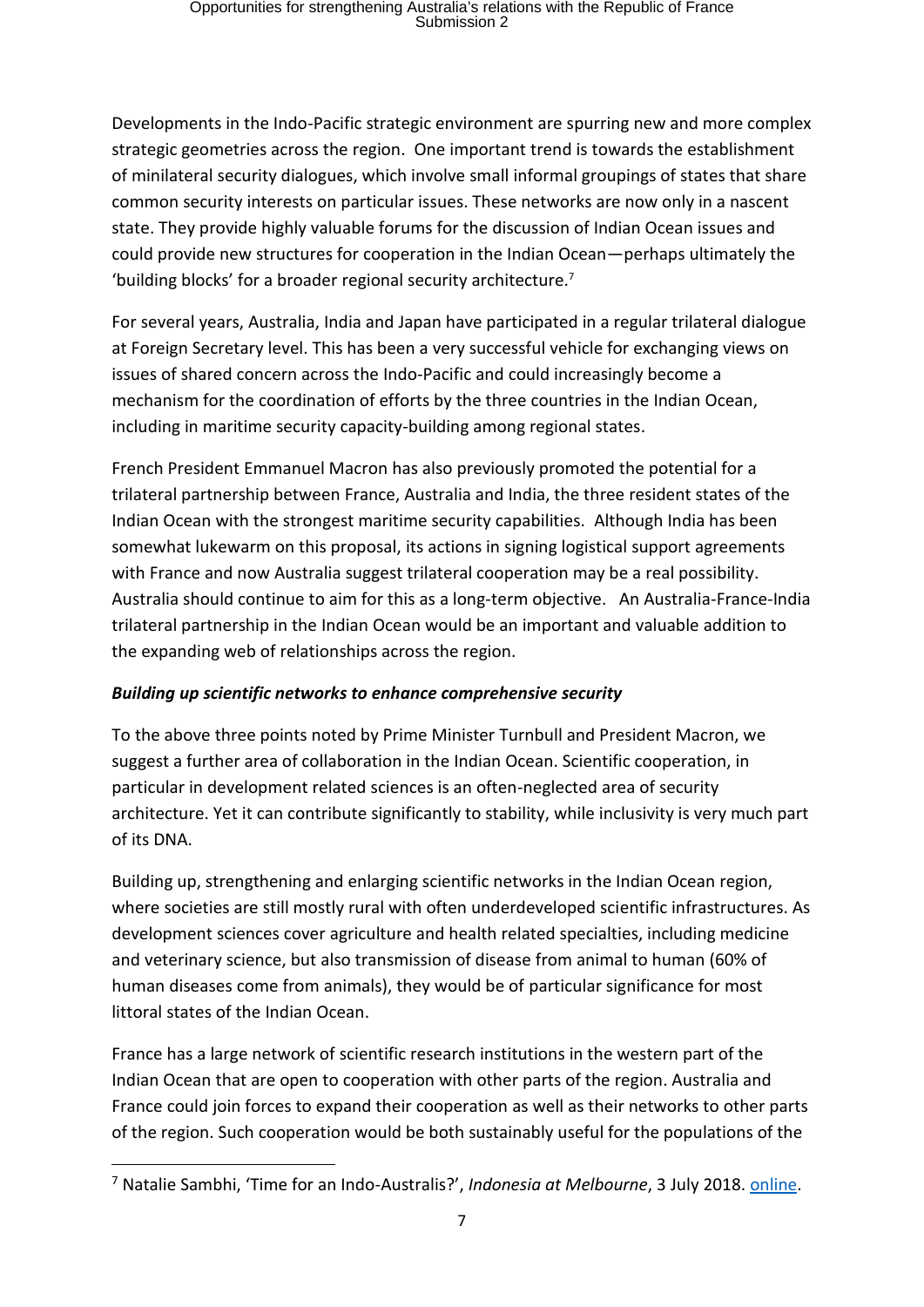Indian Ocean littoral but could also, in the present battle of Covid19 pandemic narrative, help build up an effective counter-narrative to China's propaganda in the region.

Dr David Brewster and Dr Frédéric Grare Canberra and Paris 29 March 2020